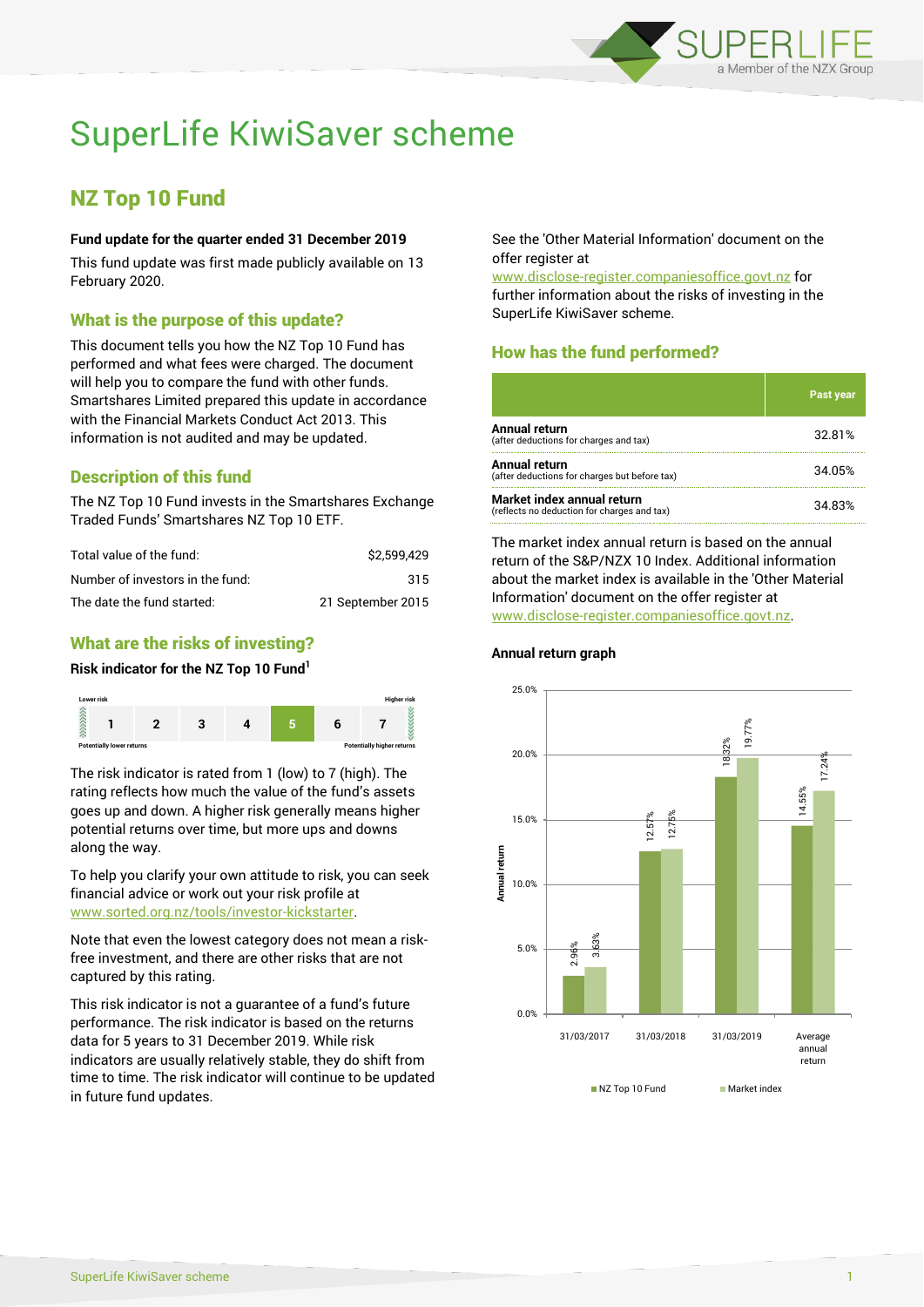

This shows the return after fund charges and tax for each year ending 31 March since the fund started. The last bar shows the average annual return since the fund started, up to 31 December 2019.

**Important:** This does not tell you how the fund will perform in the future.

Returns in this update are after tax at the highest prescribed investor rate (PIR) of tax for an individual New Zealand resident. Your tax may be lower.

#### What fees are investors charged?

Investors in the NZ Top 10 Fund are charged fund charges. In the year to 31 March 2019 these were:

|                                                    | % per annum of fund's<br>net asset value |  |  |
|----------------------------------------------------|------------------------------------------|--|--|
| <b>Total fund charges</b>                          | በ 59%                                    |  |  |
| Which are made up of:                              |                                          |  |  |
| <b>Total management and administration charges</b> | 0.59%                                    |  |  |
| Including:                                         |                                          |  |  |
| Manager's basic fee                                | 0.55%                                    |  |  |
| Other management and<br>administration charges     | 0.04%                                    |  |  |
| Other charges                                      | Dollar amount per investor               |  |  |
| Administration fee                                 | \$30 per annum                           |  |  |

Investors may also be charged individual action fees for specific actions or decisions (for example, if an investor has a financial adviser and has agreed to pay a fee to the adviser for providing financial advice). See the Product Disclosure Statement for the SuperLife KiwiSaver scheme for more information about those fees.

Small differences in fees and charges can have a big impact on your investment over the long term.

GST is included in the fund charges set out above.

#### Example of how this applies to an investor

Jess had \$10,000 in the fund and did not make any further contributions. At the end of the year, Jess received a return after fund charges were deducted of \$3,281 (that is 32.81% of her initial \$10,000). Jess paid other charges of \$30. This gives Jess a total return after tax of \$3,251 for the year.

#### What does the fund invest in?

#### **Actual investment mix**

This shows the types of assets that the fund invests in.



#### **Target investment mix**

This shows the mix of assets that the fund generally intends to invest in.

| <b>Asset Category</b>        | <b>Target asset mix</b> |
|------------------------------|-------------------------|
| Cash and cash equivalents    | 1.00%                   |
| New Zealand fixed interest   |                         |
| International fixed interest |                         |
| Australasian equities        | 99.00%                  |
| International equities       |                         |
| Listed property              |                         |
| Unlisted property            |                         |
| Commodities                  |                         |
| Other                        |                         |